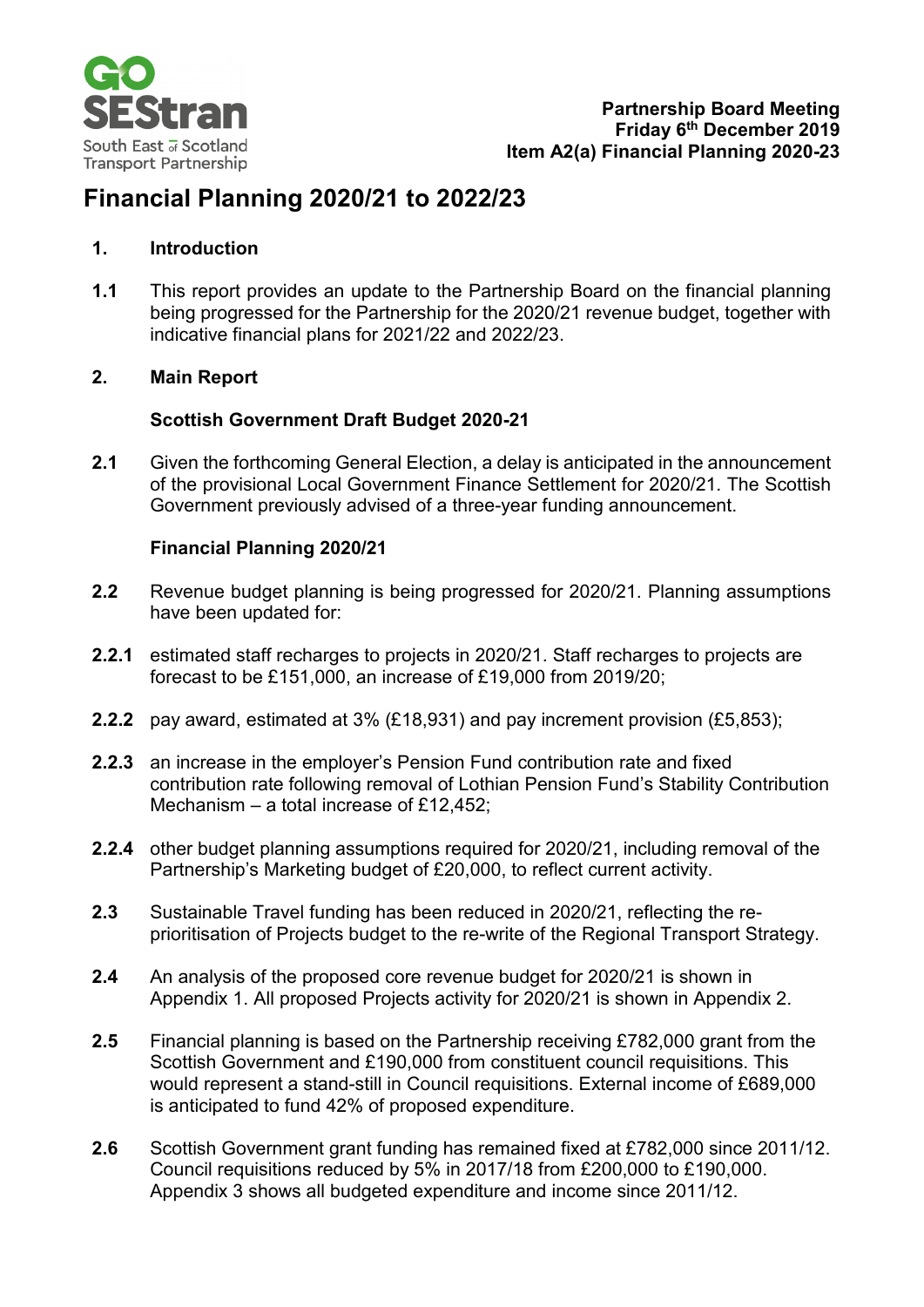- **2.7** Based on these estimates, Scottish Government grant funding would meet 47% of proposed expenditure with Council contributions funding 11% of expenditure.
- **2.8** 2019/20 Council requisitions are shown in the table below:

| <b>Council</b>          | <b>Requisition</b> |
|-------------------------|--------------------|
| Clackmannanshire        | £6,158             |
| <b>East Lothian</b>     | £12,548            |
| Edinburgh               | £61,425            |
| <b>Falkirk</b>          | £19,166            |
| Fife                    | £44,453            |
| Midlothian              | £10,783            |
| <b>Scottish Borders</b> | £13,767            |
| <b>West Lothian</b>     | £21,700            |
| <b>Total</b>            | £190,000           |

- **2.9** Council Chief Officers reviewed and accepted the financial planning assumptions at their meeting on 6th November 2019. The financial planning assumptions were subsequently considered by Performance and Audit Committee at its meeting on 22nd November 2019.
- **2.10** A risk assessment for 2020/21 is included at Appendix 4.

#### **Financial Planning 2021/22 and 2022/23**

- **2.11** In the 2018/19 Annual Audit Report to Members of the Partnership, the Partnership's external auditor recommended development of medium to longer term financial plans to assist the Partnership in highlighting risks to its sustainability and ensure funding is allocated in line with the long-term strategic aims of the Regional Transport Strategy.
- **2.12** This report presents a progress update on development of a medium-term financial plan.
- **2.13** Projections have been made for the effect of anticipated pay awards and other inflationary assumptions. At this stage, financial planning continues to be based on the Partnership receiving annual stand-still Scottish Government and Council funding of £782,000 and £190,000 respectively. Project forecasts have been updated for anticipated activity.
- **2.14** The principal cost increase assumptions are summarised below:

|                                                    |         | 2020/21 2021/22 2022/23     |        |
|----------------------------------------------------|---------|-----------------------------|--------|
| <b>Expenditure</b>                                 |         |                             |        |
| Employee pay award (3% per annum)                  |         | £18,931   £17,571   £17,630 |        |
| Employee increments estimates                      | £5,853  | £4,454                      | £4,454 |
| <b>Pension Fund contributions</b>                  | £12,452 |                             |        |
| <b>Funding</b>                                     |         |                             |        |
| Scottish Government and Council Requisition change | £0      | £0                          |        |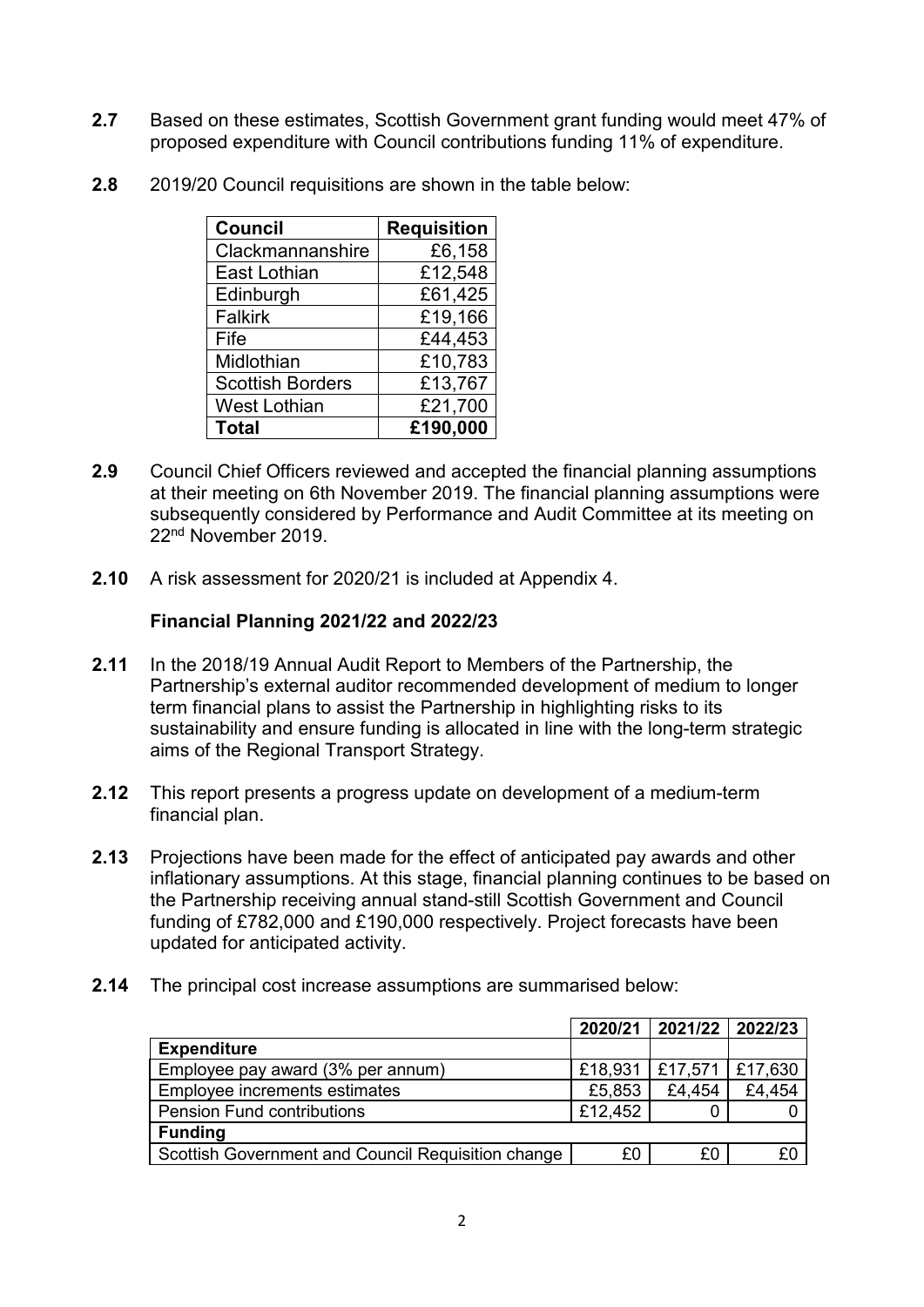- **2.15** Estimates have been updated for recharges to EU projects to reflect the forecast EU project profile. Recharges are forecast to reduce by £32,000 to £87,000 in 2021/22 and by a further £55,000 to £23,000 in 2022/23. The Partnership continues to seek development of new funding streams.
- **2.16** Indicative financial plans from 2021/22 to 2022/23 are shown in Appendix 5. The indicative plan presents expenditure and income balanced for each financial year.

### **3 Next Steps**

**3.1** The next meeting of Chief Officers Group and Performance and Audit Committee will be presented with a revenue budget for 2020/21 for review, prior to the Partnership Board being asked to approve a revenue budget in March 2020.

### **4 Recommendation**

- **4.1** The Partnership Board is recommended to:
- **4.1.1** note the update on the financial planning assumptions being progressed for the Partnership for the 2020/21 revenue budget and indicative financial plans for 2021/22 and 2022/23;
- **4.1.2** advise of any comments on the proposed revenue budget for 2020/21 and indicative financial plans for 2021/22 to 2022/23, prior to a report on the proposed revenue budget for 2020/21 being presented to the next meeting of the Partnership Board.

### **Hugh Dunn**

**Treasurer** 6th December 2019

| <b>Appendix</b> | Appendix 1 - Indicative Core Revenue Budget 2020/21        |
|-----------------|------------------------------------------------------------|
|                 | Appendix 2 - Projects - Proposed Activity 2020-21          |
|                 | Appendix 3 - SEStran Budget 2011/12 - 2019/20 (indicative) |
|                 | Appendix 4 - Risk Assessment 2020/21                       |
|                 | Appendix 5 - Indicative Financial Plan 2020/21 - 2022/23   |
| <b>Contact</b>  | iain.shaw@edinburgh.gov.uk                                 |

| <b>Policy Implications</b>         | There are no policy implications arising as a result of<br>this report.         |
|------------------------------------|---------------------------------------------------------------------------------|
| <b>Financial Implications</b>      | There are no financial implications arising.                                    |
| <b>Equalities Implications</b>     | There are no equality implications arising as a result<br>of this report.       |
| <b>Climate Change Implications</b> | There are no climate change implications arising as a<br>result of this report. |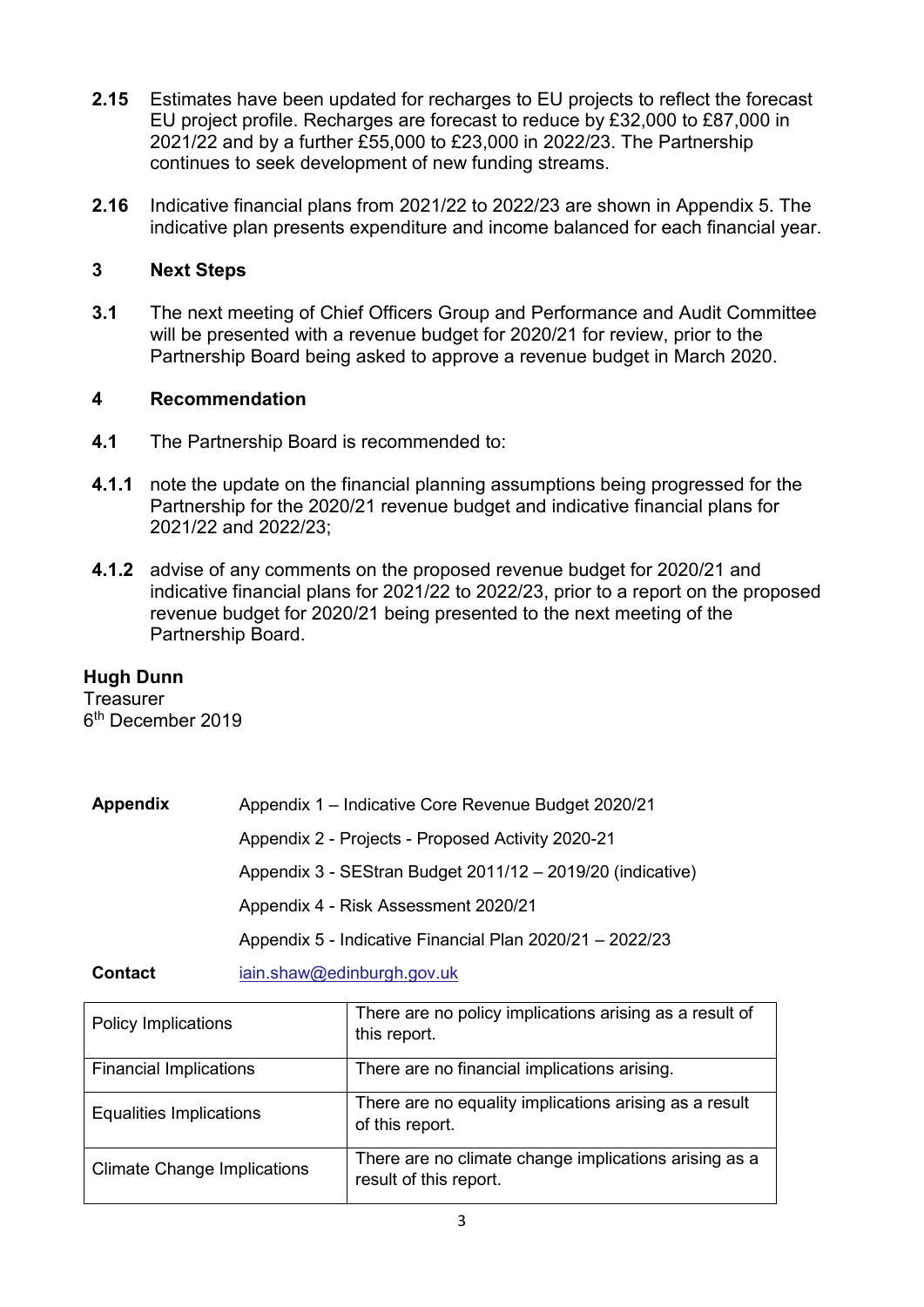| <b>Indicative Core Revenue Budget 2020/21</b> | <b>Appendix 1</b>                 |                                     |  |
|-----------------------------------------------|-----------------------------------|-------------------------------------|--|
|                                               | <b>Approved Budget</b><br>2019/20 | <b>Indicative Budget</b><br>2020/21 |  |
|                                               | £000                              | £000                                |  |
| <b>Employee Costs</b>                         |                                   |                                     |  |
| <b>Salaries</b>                               | 367                               | 386                                 |  |
| <b>National Insurance</b>                     | 40                                | 42                                  |  |
| <b>Pension Fund</b>                           | 86                                | 101                                 |  |
| Recharges                                     | (132)                             | (151)                               |  |
| <b>Training &amp; Conferences</b>             | 10                                | 10                                  |  |
| Interviews & Advertising                      | $\overline{2}$                    | $\overline{2}$                      |  |
|                                               | 373                               | 390                                 |  |
|                                               |                                   |                                     |  |
| <b>Premises Costs</b>                         | 16                                | 16                                  |  |
| <b>Transport</b>                              | 9                                 | 9                                   |  |
| <b>Supplies and Services</b>                  |                                   |                                     |  |
| Marketing                                     | 20                                | $\overline{0}$                      |  |
| Communications & Computing                    | 37                                | 48                                  |  |
| <b>Hosted ICT Services - Novus FX</b>         | 53                                | 42                                  |  |
| Printing, Stationery & General Office         |                                   |                                     |  |
| <b>Supplies</b>                               | $\overline{7}$                    | $\overline{7}$                      |  |
| Insurance                                     | $\overline{4}$                    | $\overline{\mathcal{A}}$            |  |
| Equipment, Furniture & Materials              | $\overline{1}$                    | $\overline{1}$                      |  |
| Miscellaneous Expenses                        | 3                                 | $\overline{3}$                      |  |
|                                               | 125                               | 105                                 |  |
| <b>Support Services</b>                       |                                   |                                     |  |
| Finance                                       | 30                                | 30                                  |  |
| Legal Services / HR                           | $\overline{7}$                    | $\overline{7}$                      |  |
|                                               | 37                                | 37                                  |  |
| <b>Corporate &amp; Democratic</b>             |                                   |                                     |  |
| <b>Clerks Fees</b>                            | 12                                | 12                                  |  |
| <b>External Audit Fees</b>                    | 11                                | 11                                  |  |
| <b>Members Allowances and Expenses</b>        | $\overline{1}$                    | $\overline{1}$                      |  |
|                                               | 24                                | 24                                  |  |
| <b>Interest</b>                               | $\boldsymbol{0}$                  | $\mathbf 0$                         |  |
|                                               |                                   |                                     |  |
| <b>Total Gross Expenditure</b>                | 584                               | 581                                 |  |
| <b>Funding:</b>                               |                                   |                                     |  |
| <b>Scottish Government Grant</b>              | (394)                             | (391)                               |  |
| <b>Council Requisitions</b>                   | (190)                             | (190)                               |  |
| <b>Total Funding</b>                          | (584)                             | (581)                               |  |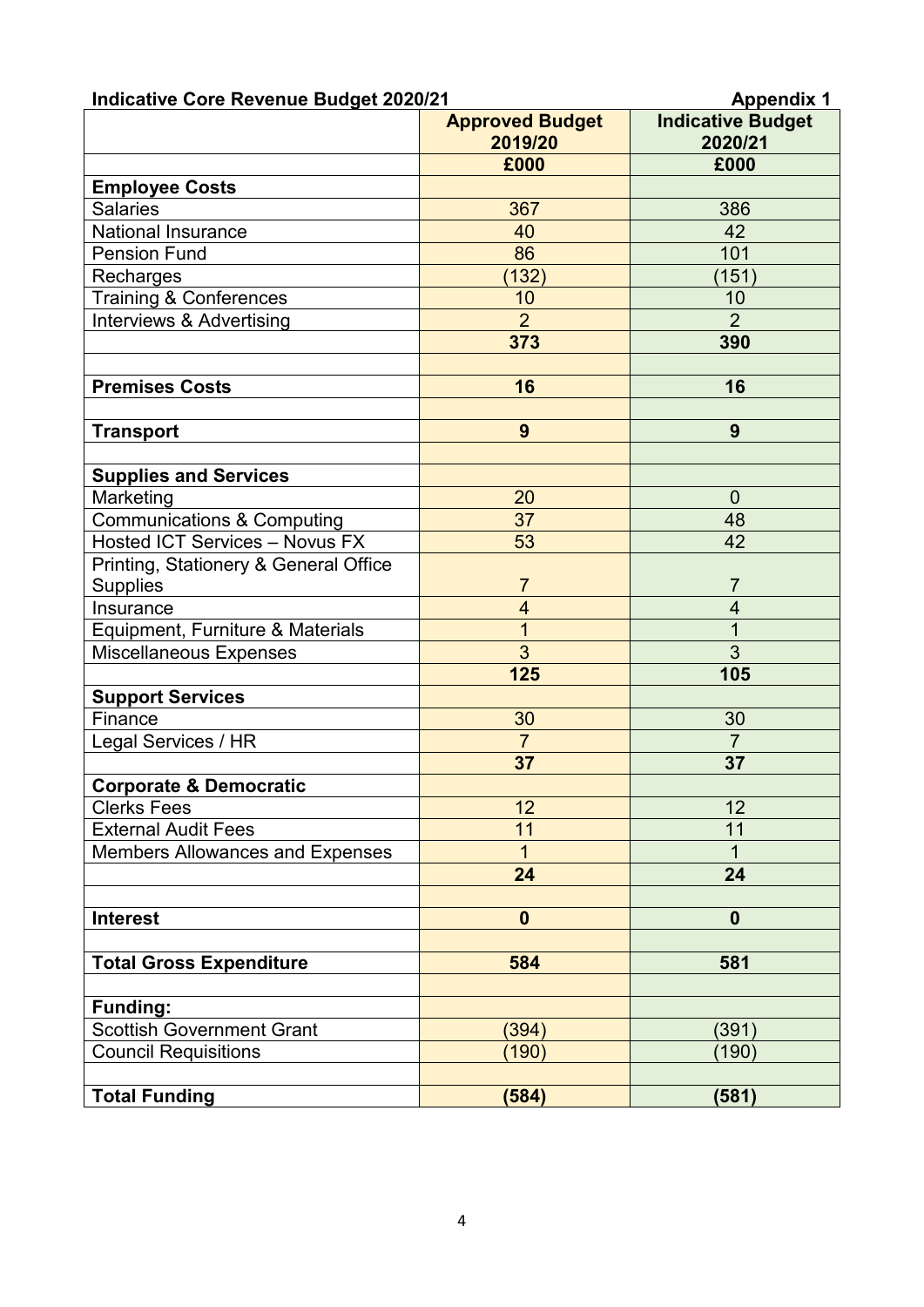## **Projects - Proposed Activity 2020-21 Appendix 2**

|                                                      | 2019/20                                   | 2020-21                                     |                        |                                           |                                                                    |  |  |
|------------------------------------------------------|-------------------------------------------|---------------------------------------------|------------------------|-------------------------------------------|--------------------------------------------------------------------|--|--|
| <b>Service</b>                                       | <b>Net</b><br><b>Expenditure</b><br>£'000 | <b>Gross</b><br><b>Expenditure</b><br>£'000 | <b>Income</b><br>£'000 | <b>Net</b><br><b>Expenditure</b><br>£'000 | <b>Activity</b>                                                    |  |  |
| Sustainable<br><b>Travel</b>                         | 131                                       | 13                                          | $\overline{0}$         | 13                                        |                                                                    |  |  |
| <b>Urban Cycle</b><br><b>Network</b>                 | $\overline{0}$                            | 100                                         | (100)                  | $\mathbf 0$                               | 100% funded by<br>Sustrans.                                        |  |  |
| <b>Urban Cycling</b><br>Officer                      | 32                                        | 32                                          | $\mathbf 0$            | 32                                        | <b>Cycling Scotland</b><br>representation                          |  |  |
| <b>Equalities</b><br><b>Action Forum</b>             | 10                                        | $\mathbf 0$                                 | $\mathbf 0$            | $\mathbf 0$                               |                                                                    |  |  |
| <b>Active Travel</b><br>Fund                         | $\overline{0}$                            | 200                                         | (200)                  | $\mathbf 0$                               |                                                                    |  |  |
| $LCTT -$<br><b>Mobility Hubs</b>                     | $\mathbf 0$                               | 125                                         | (87)                   | 38                                        |                                                                    |  |  |
| <b>RTS</b><br>Development                            | 65                                        | 130                                         | $\mathbf 0$            | 130                                       | Re-draft of Regional<br>Transport Strategy -<br>external expertise |  |  |
| GO e-BIKE                                            | $\mathbf 0$                               | 38                                          | $\overline{0}$         | 38                                        |                                                                    |  |  |
| <b>EU - Funded Projects</b>                          |                                           |                                             |                        |                                           |                                                                    |  |  |
| Regio – mob                                          | 3                                         | $\mathbf 0$                                 | $\overline{0}$         | $\overline{0}$                            | Ends March 2020                                                    |  |  |
| Share-north                                          | 23                                        | 46                                          | (23)                   | 23                                        | Ends December 2021                                                 |  |  |
| Surflogh                                             | 26                                        | 50                                          | (25)                   | 25                                        | Ends April 2022                                                    |  |  |
| <b>Bling</b>                                         | 18                                        | 38                                          | (19)                   | 19                                        | Ends December 2022                                                 |  |  |
| Primaas                                              | $\mathbf 0$                               | 60                                          | (51)                   | $\overline{9}$                            | Phase 1 ends January<br>2022 (main activities)                     |  |  |
| Connect                                              | $\mathbf{0}$                              | 48                                          | (24)                   | 24                                        | Ends March 2022                                                    |  |  |
| <b>Local Rail Development Fund</b>                   |                                           |                                             |                        |                                           |                                                                    |  |  |
| Leith Docks                                          | $\mathbf{0}$                              | 150                                         | (150)                  | 0                                         |                                                                    |  |  |
| <b>Real-Time Passenger Information System (RTPI)</b> |                                           |                                             |                        |                                           |                                                                    |  |  |
| Maintenance                                          | 60                                        | 50                                          | $\mathbf{0}$           | 50                                        |                                                                    |  |  |
| Development                                          | 40                                        | $\mathbf 0$                                 | $\mathbf 0$            | $\mathbf{0}$                              |                                                                    |  |  |
| $Income-$<br>screens                                 | (20)                                      | $\mathbf 0$                                 | (10)                   | (10)                                      | <b>Bus Operators income</b>                                        |  |  |
| <b>Total</b>                                         | 388                                       | 1,080                                       | 689                    | 391                                       |                                                                    |  |  |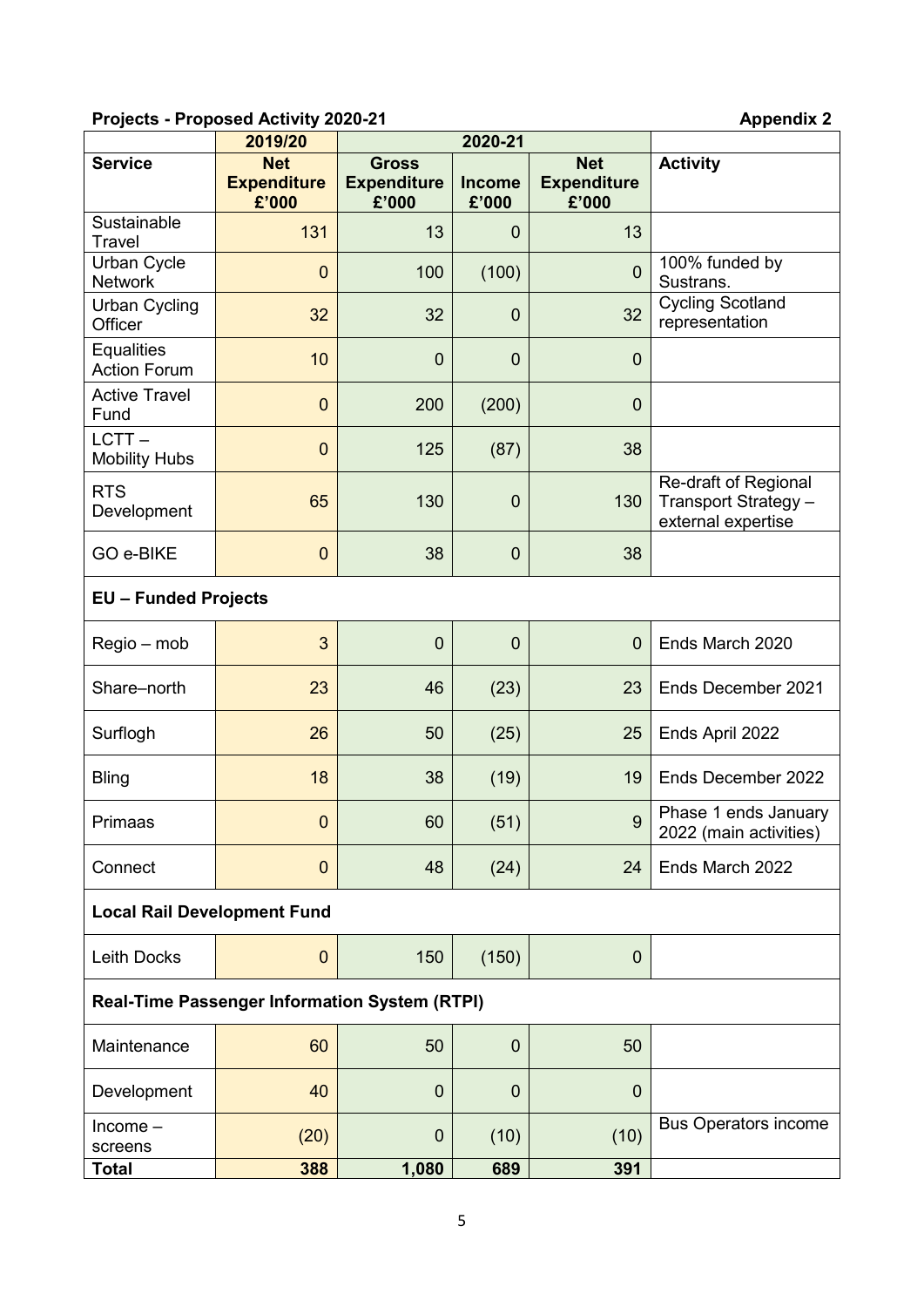## **SEStran Budget 2011/12 – 2019/20 and 2020/21 (indicative) Appendix 3**

|                                   | 11/12       | 12/13       | 13/14    | 14/15           | 15/16 | 16/17          | 17/18              | 18/19       | 19/20        | 20/21    |
|-----------------------------------|-------------|-------------|----------|-----------------|-------|----------------|--------------------|-------------|--------------|----------|
|                                   | £'000       | £'000       | £'000    | £'000           | £'000 | £'000          | £'000              | £'000       | £'000        | £'000    |
| Core                              | 467         | 461         | 463      | 465             | 550   | 551            | 478                | 531         | 584          | 581      |
| Projects                          | 841         | 757         | 552      | 1,076           | 2,384 | 725            | 510                | 614         | 590          | 1,030    |
| <b>RTPI</b>                       | 110         | 117         | 222      | 286             | 230   | 344            | 339                | 108         | 100          | 50       |
|                                   |             |             |          |                 |       |                |                    |             |              |          |
| <b>Total Budget</b>               | 1,418       | 1,335       | 1,237    | 1,827           | 3,164 | 1,620          | 1,327              | 1,253       | 1,274        | 1,661    |
| <b>External</b><br><b>Funding</b> |             |             |          |                 |       |                |                    |             |              |          |
| <b>EU Grants</b>                  | 313         | 245         | 146      | 233             | 131   | 152            | 95                 | 139         | 82           | 142      |
| <b>Urban Cycle</b>                |             |             |          |                 |       |                |                    |             |              |          |
| Network                           | 50          | 50          | 50       | 100             | 100   | 100            | 100                | 100         | 200          | 100      |
| <b>Active Travel</b>              |             |             |          |                 |       |                |                    |             |              |          |
| Fund                              |             |             |          |                 |       |                |                    |             |              | 200      |
| Low Carbon                        |             |             |          |                 |       |                |                    |             |              |          |
| <b>Travel and</b>                 |             |             |          |                 |       |                |                    |             |              |          |
| Transport                         |             |             |          |                 |       |                |                    |             |              |          |
| Challenge Fund                    |             |             |          |                 |       |                |                    |             |              | 87       |
| Local Rail                        |             |             |          |                 |       |                |                    |             |              |          |
| Development                       |             |             |          |                 |       |                |                    |             |              |          |
| Fund                              |             |             |          |                 |       |                |                    |             |              | 150      |
| <b>RTPI</b>                       |             |             |          | 141             | 138   | 173            | 160                | 42          | 20           | 10       |
| <b>Rail Station</b>               |             |             |          |                 |       |                |                    |             |              |          |
| Development                       |             |             |          |                 | 800   | 200            |                    |             |              |          |
| One Ticket                        |             | 10          | 11       | 13              | 13    | 13             |                    |             |              |          |
| <b>SESPlan</b>                    | 48          | 48          | 48       | $\overline{12}$ |       |                |                    |             |              |          |
| <b>Bus Investment</b><br>Fund     | $\mathbf 0$ | $\mathbf 0$ | $\Omega$ | 346             | 1,000 | $\overline{0}$ | $\mathbf 0$        | $\mathbf 0$ | $\mathbf{0}$ | $\Omega$ |
| <b>Total External</b>             | 411         | 353         | 255      | 845             | 2,182 | 638            | 355                | 281         | 302          | 689      |
| <b>Funding</b>                    |             |             |          |                 |       |                |                    |             |              |          |
| <b>Scottish</b>                   | 782         | 782         | 782      | 782             | 782   | 782            | 782                | 782         | 782          | 782      |
| Government                        |             |             |          |                 |       |                |                    |             |              |          |
| Council                           | 225         | 200         | 200      | 200             | 200   | 200            | 190                | 190         | 190          | 190      |
| Requisition                       |             |             |          |                 |       |                |                    |             |              |          |
| <b>Total Funding</b>              | 1,418       | 1,335       | 1,237    | 1,827           | 3,164 | 1,620          | $\overline{1,}327$ | 1,253       | 1,274        | 1,661    |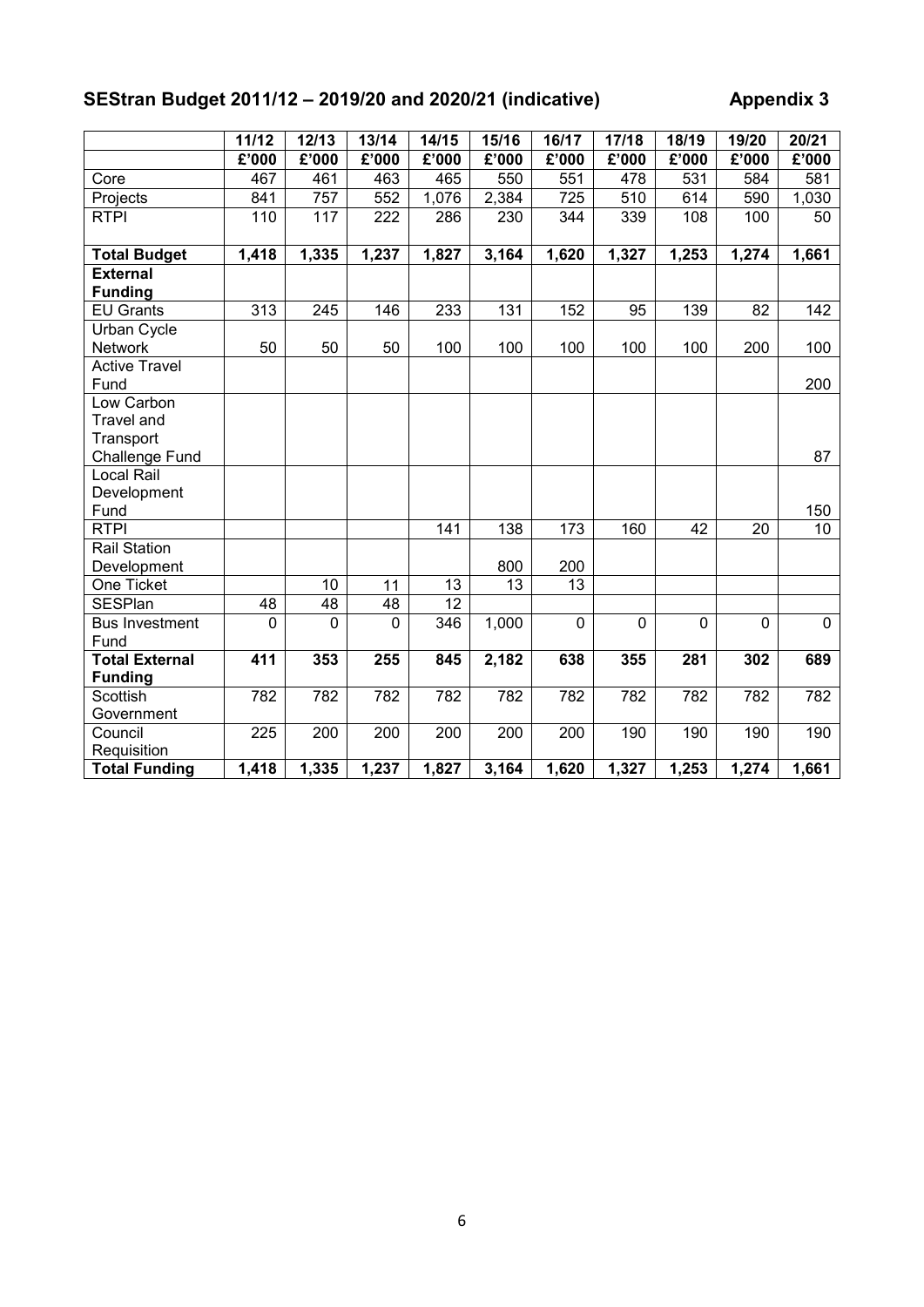| <b>Risk Assessment 2020/21</b>                                                                                                                                                                                                                 | <b>Appendix 4</b>                                                                                                                                                                                                                                                               |
|------------------------------------------------------------------------------------------------------------------------------------------------------------------------------------------------------------------------------------------------|---------------------------------------------------------------------------------------------------------------------------------------------------------------------------------------------------------------------------------------------------------------------------------|
| <b>Risk Description</b>                                                                                                                                                                                                                        | <b>Existing Controls</b>                                                                                                                                                                                                                                                        |
| Pay awards<br>The proposed budget makes provision for a<br>pay award of up to 3% in 2020/21. An uplift<br>of 1% in pay award equates to an increase<br>of £4,911.                                                                              | <b>Alignment with Scottish Local</b><br>Government pay award.                                                                                                                                                                                                                   |
| <b>Staff recharges - EU Projects</b><br>The proposed budget assumes that<br>£119,000 of staff time can be recharged to<br>5 EU Projects - Share-north, Surflogh,<br>Bling, Primaas and Connect. There is a risk<br>this may not be achievable. | Any shortfall in employee cost<br>recharges will be offset by a<br>corresponding reduction in Projects<br>Budget expenditure.                                                                                                                                                   |
| <b>Inflation</b><br>There is a risk that the proposed budget<br>does not adequately cover price inflation<br>and increasing demand for services.                                                                                               | Allowance made for specific price<br>inflation. Budgets adjusted in line with<br>current cost forecasts.                                                                                                                                                                        |
| Delays in payment of grant by the EU -<br>results in additional short-term borrowing<br>costs.                                                                                                                                                 | SEStran grant claims for EU funded<br>projects are submitted in compliance<br>with requirements of EU processes to<br>ensure minimal delay in payment.<br>Ongoing monitoring of cash flow will<br>be undertaken to manage exposure to<br>additional short-term borrowing costs. |
| <b>Pension Fund Contributions</b><br>The deficit on the staff pension fund could<br>lead to increases in the employer's pension<br>contribution.                                                                                               | <b>Following Lothian Pension Fund's</b><br>Triennial Actuarial Review in 2017,<br>Partnership contribution rates are<br>confirmed to 2020/21.                                                                                                                                   |
| <b>Funding Reductions</b><br>Reduction in funding from Scottish<br>Government and/or council requisitions.<br>There is a risk that current levels of staffing                                                                                  | Continue to seek to source external<br>funding.<br>Recruitment control and additional                                                                                                                                                                                           |
| cannot be maintained due to funding<br>constraints and that the Partnership will<br>incur staff release costs.                                                                                                                                 | sources of external funding for<br>activities aligned to the Partnership's<br>objectives to supplement resources.                                                                                                                                                               |